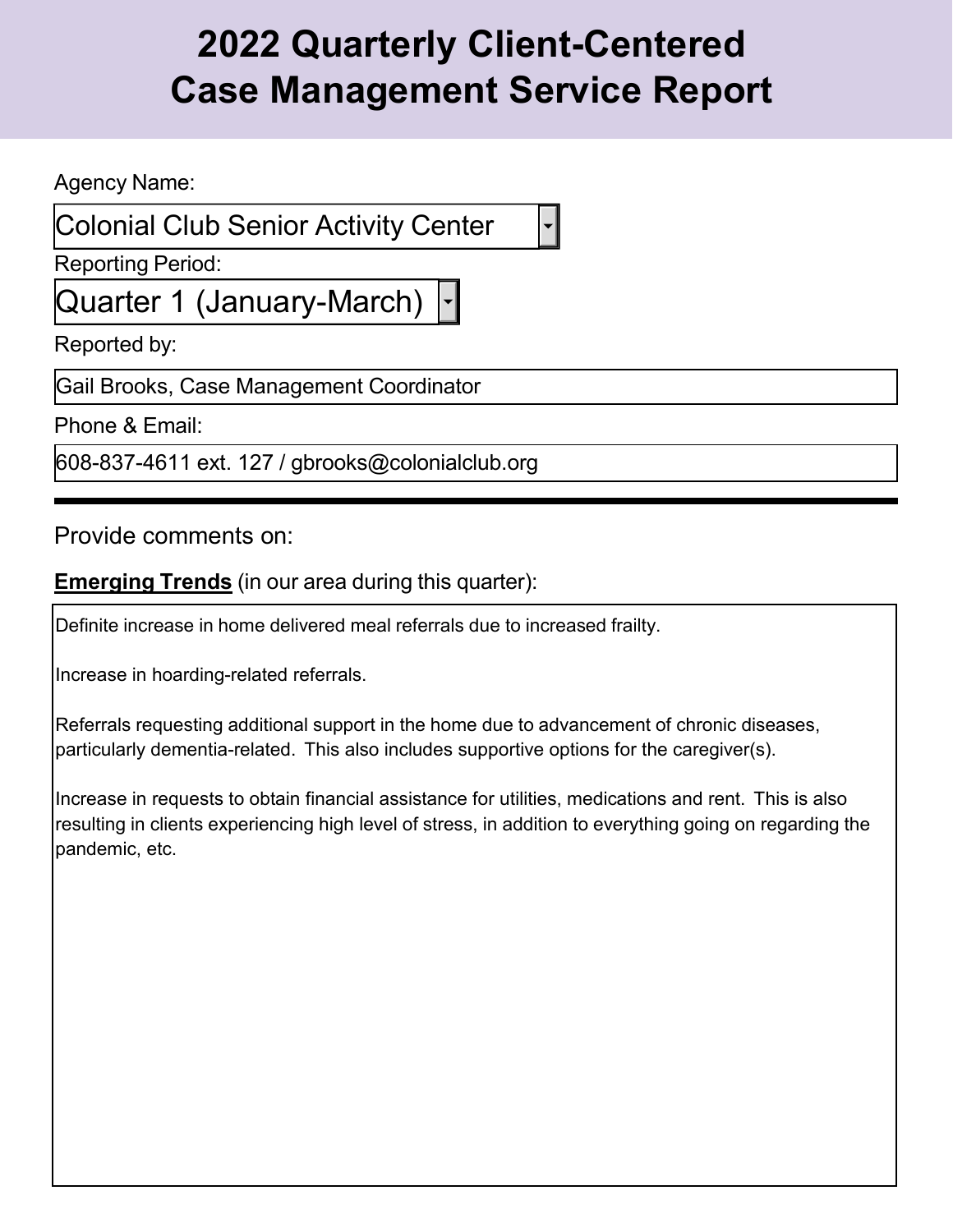Subsidized housing options continue to be consistent referrals. This is very time-consuming as there are very limited resources in our service area for truly subsidized housing for older adults. We are currently working with a few clients who are close to becoming homeless due to increase in rental rates, plus other cost of living increases.

Number of individuals counseled regarding reporting & repairing finances after a scam

1.00

Number of First Responders Dementia Forms completed

0.00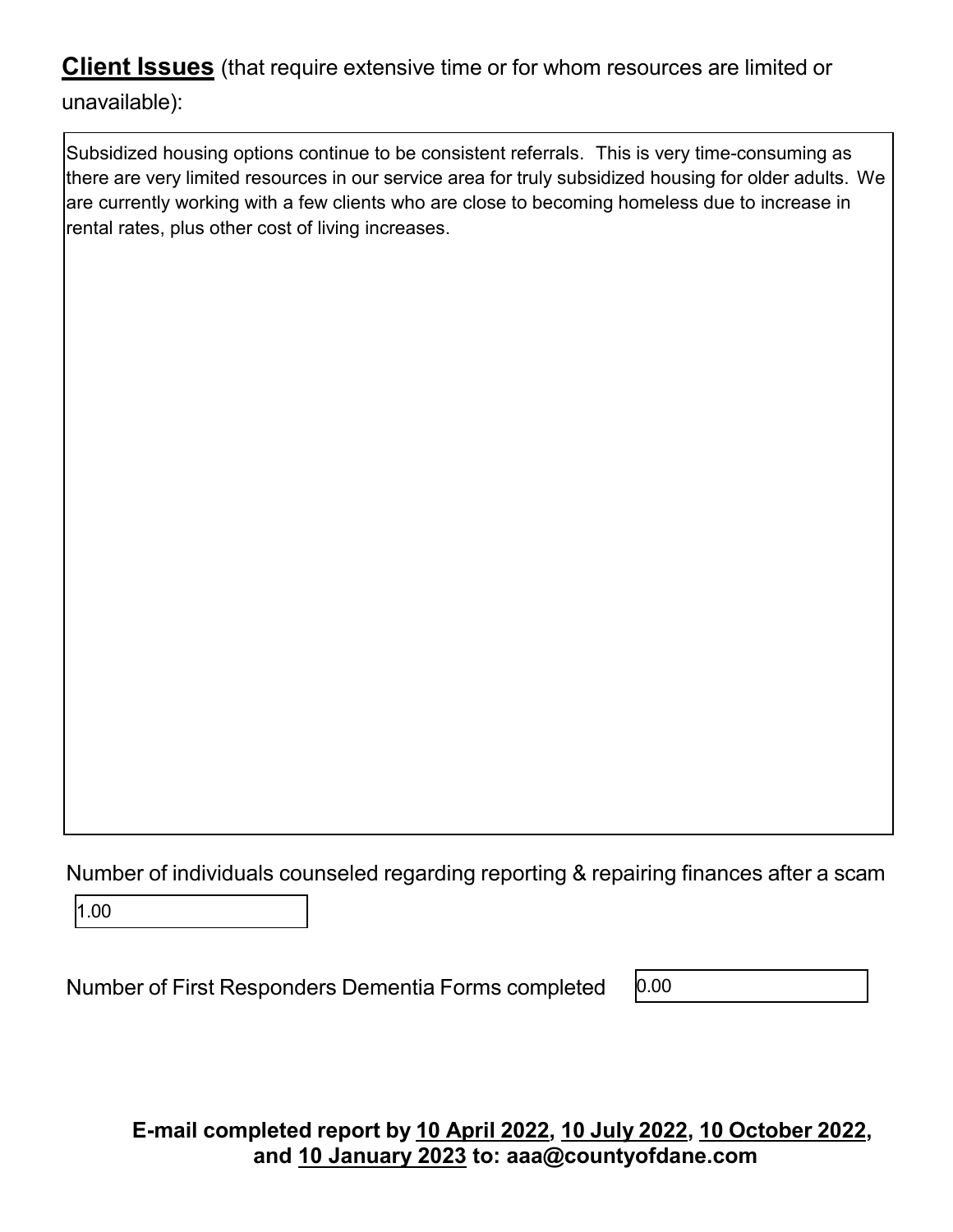Agency Name:

DeForest Area Community & Senior Center

Reporting Period:

Quarter 1 (January-March)

Reported by:

Natalie Raemisch

Phone & Email:

846-9469 ext 1608 [nraemisch@deforestcenter.org](mailto:nraemisch@deforestcenter.org)

Provide comments on:

### **Emerging Trends** (in our area during this quarter):

People needing assistance with paperwork for their tax returns. People needing help with appointments due to memory loss or no family available. Families needing education about memory loss and to provide them with realistic expectations. The number of people needing support/education about scams continues to be a major topic of converstation.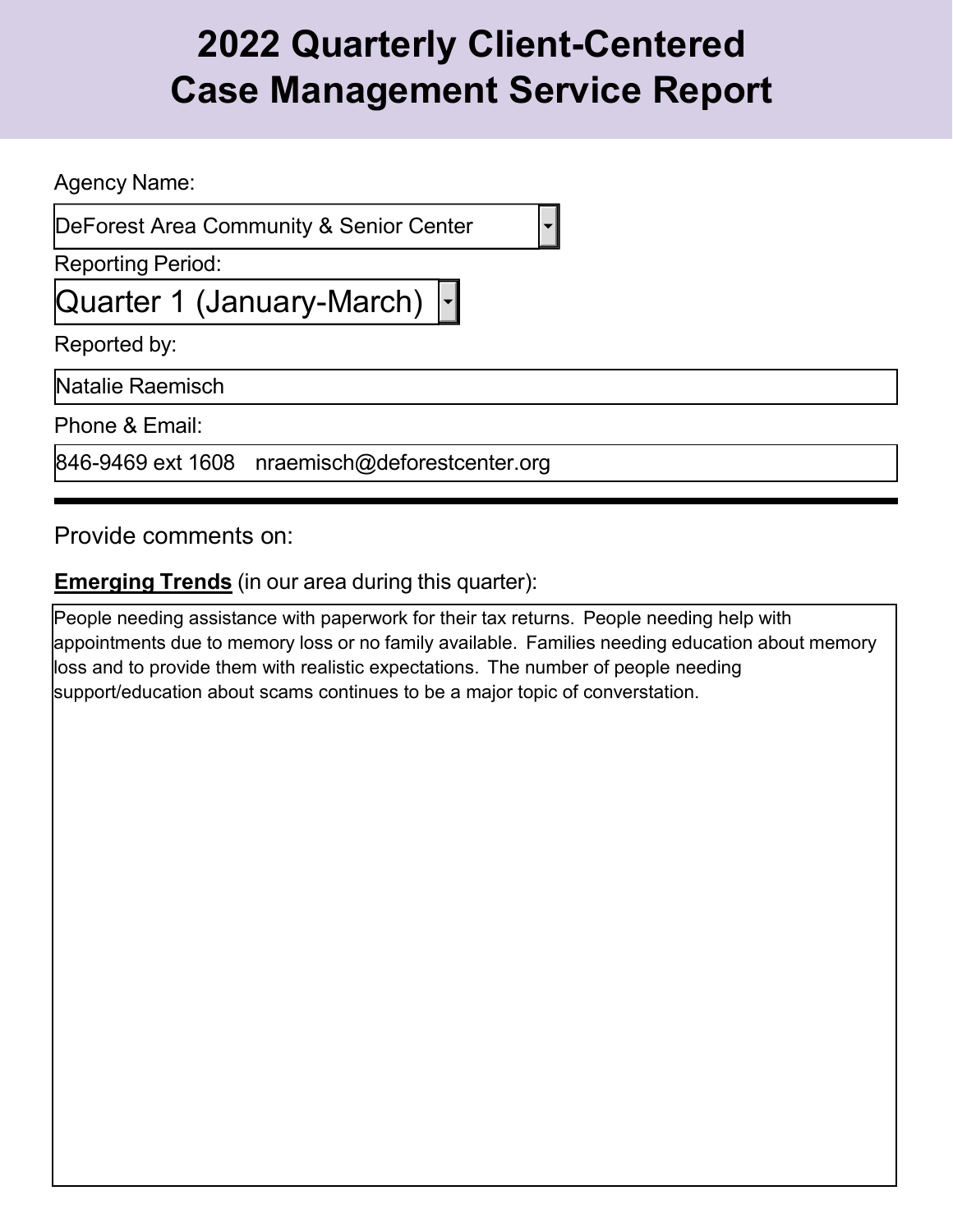This past quarter we have had difficulty communicating with Energy Assistance. It has been difficult for people to get recertified or signed up, even with a CM help. We have seen an increase in assisted living facilities without enough staff or support for caregivers to feel comfortable. People needing housing due to non-renewals, buildings getting torn down, or losing their income. People on LTC programs but not getting supports from the teams. CM advocating for services or assistance for people on a LTC program. Increase need for transportation, greater than the space we have.

Number of individuals counseled regarding reporting & repairing finances after a scam

7.00

Number of First Responders Dementia Forms completed

0.00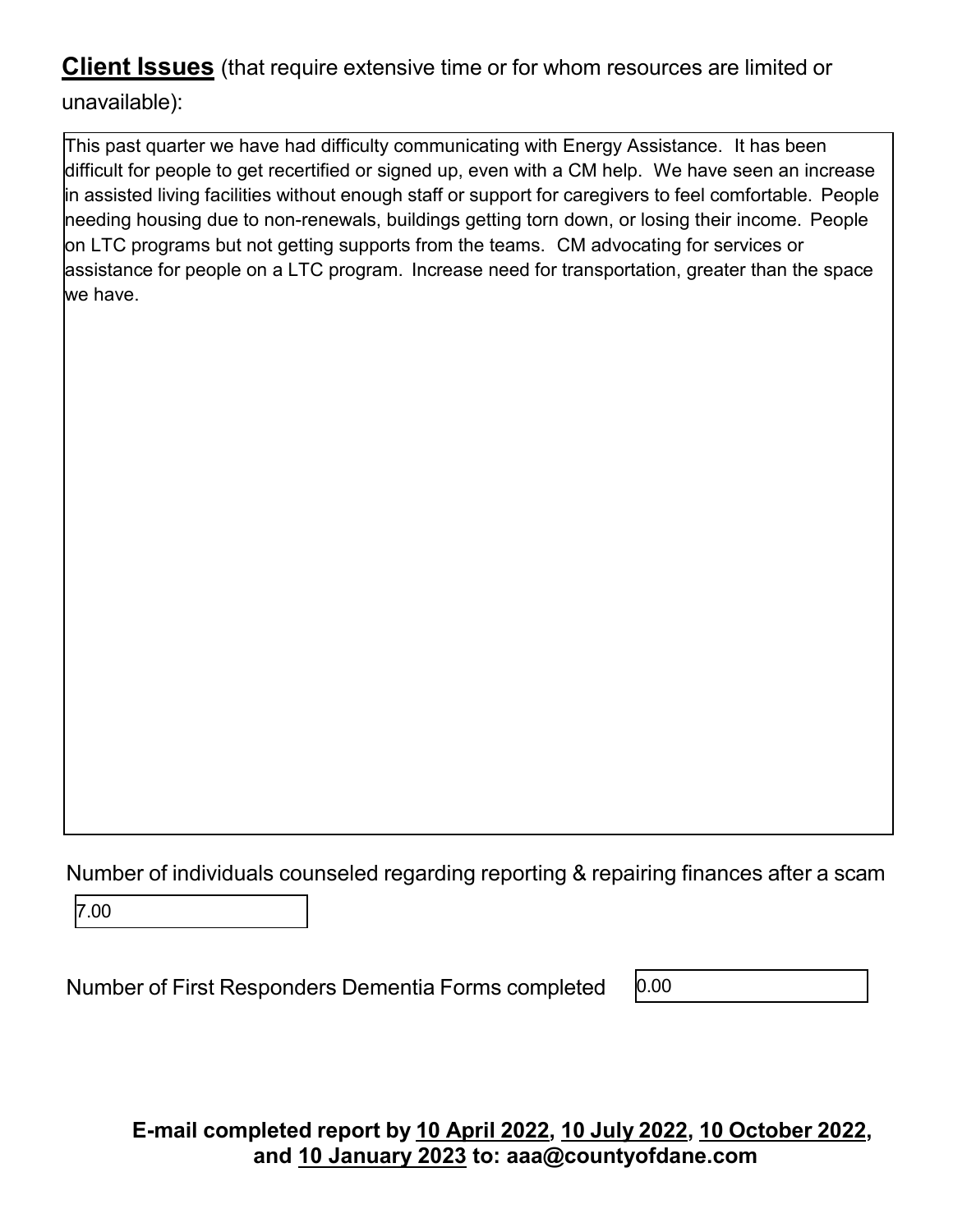Agency Name:

### Fitchburg Senior Center

Reporting Period:

Quarter 1 (January-March)

Reported by:

Sarah Folkers, Amy Jordan & Katie Bogucki

Phone & Email:

270-4290 [sarah.folkers@fitchburgwi.gov](mailto:sarah.folkers@fitchburgwi.gov) [amy.jordan@fitchburgwi.gov](mailto:amy.jordan@fitchburgwi.gov)

Provide comments on:

### **Emerging Trends** (in our area during this quarter):

- Lack of affordable housing
- Hoarding
- Eviction
- Incapacity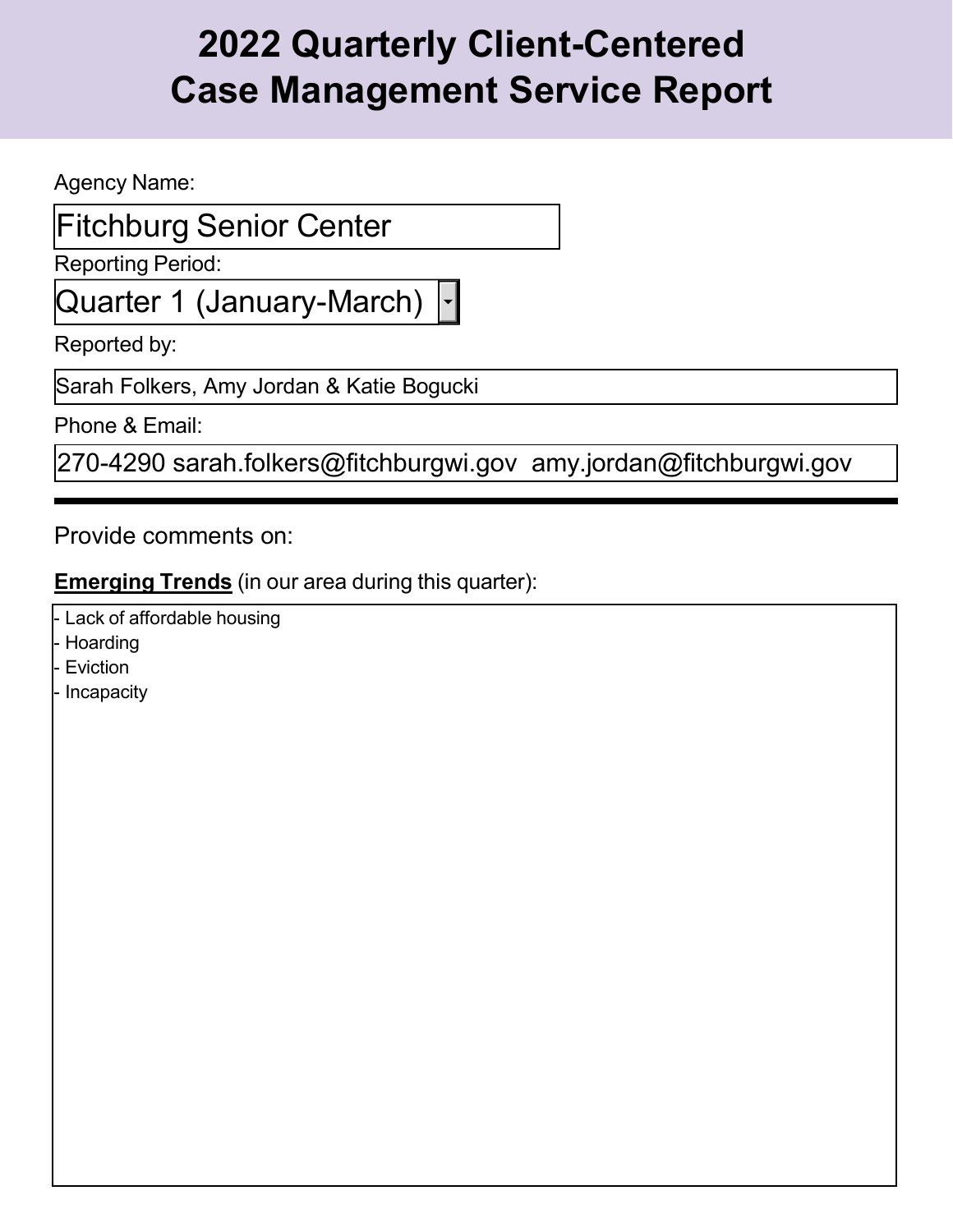1. Client with history of TBI due to fall, now experiencing additional neurological decline; at risk of homelessness due to eviction. SW was able to secure funding through Dane County EAN to pay for limited-term motel stay. SW and client completed functional screen with ADRC and client does qualify. SW assisted client in choosing program and MCO.

2. Client with dementia and alcoholism still decisional but unable to manage daily living. SW arranged for all monthly bills to be on auto-pay. Client has a cat who uses the carpet as a litterbox. Client has a friend who does grocery shopping; SW arranges and attends medical appointments. HCPOA will be activated in the near future.

Number of individuals counseled regarding reporting & repairing finances after a scam

2.00

Number of First Responders Dementia Forms completed

1.00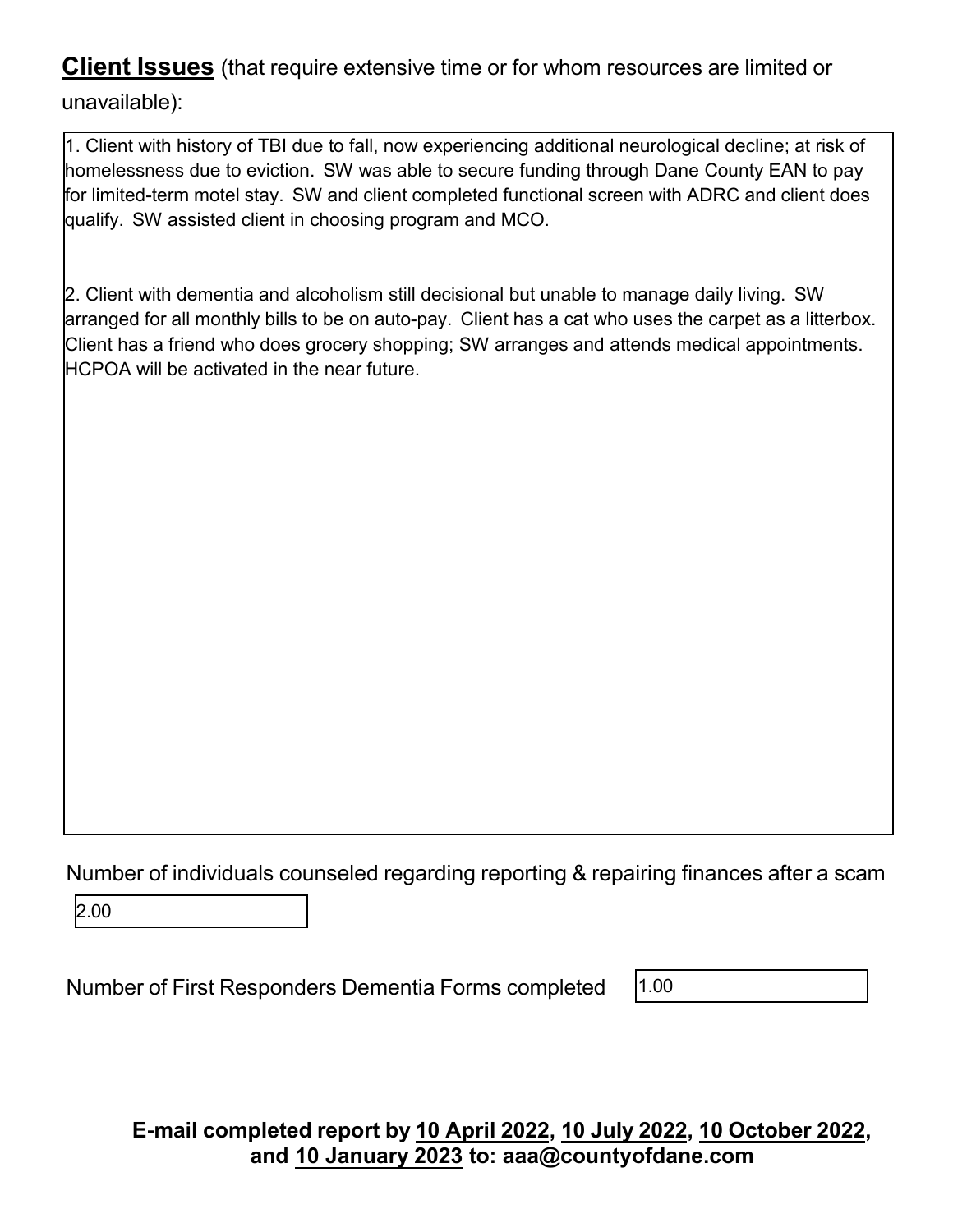Agency Name:

McFarland Senior Outreach Services

Reporting Period:

Quarter 1 (January-March)

Reported by:

Lori Andersen

Phone & Email:

608-838-7117 [lori.andersen@mcfarland.wi.us](mailto:lori.andersen@mcfarland.wi.us)

Provide comments on:

### **Emerging Trends** (in our area during this quarter):

Clients that have fallen through the cracks and receive little to no services they require or our eligible. we also have seen an uptick in clients who have manage care but stil require case managment services. Several requests for younger (under 60 ) clients to receive home delivered meals , some involved with managed care .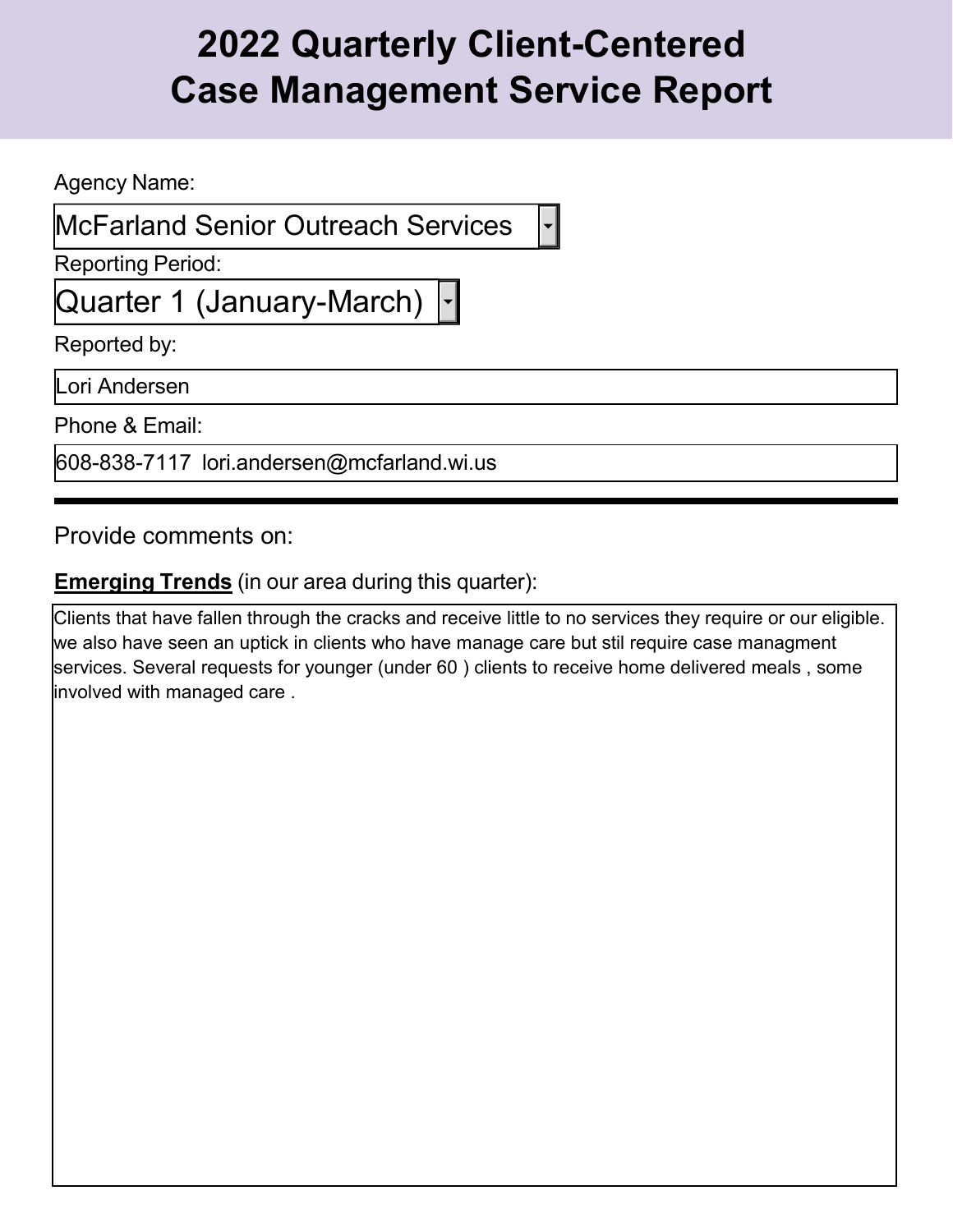We have had quite a few clients that requre extensive services due to cognitive limitations, underserved, or no supports. This inculdes housing, financial managment, guardianship, bancruptcy,medical care and diagnosotic needs, and treatment followup. The case managers have also spent time trying to renegage families that are still loosely connected and guide them into making decisions with or on the persons behalf. It takes skill and time but our case managers have been fairly successful with some of the situations.

Number of individuals counseled regarding reporting & repairing finances after a scam

1.00

Number of First Responders Dementia Forms completed

0.00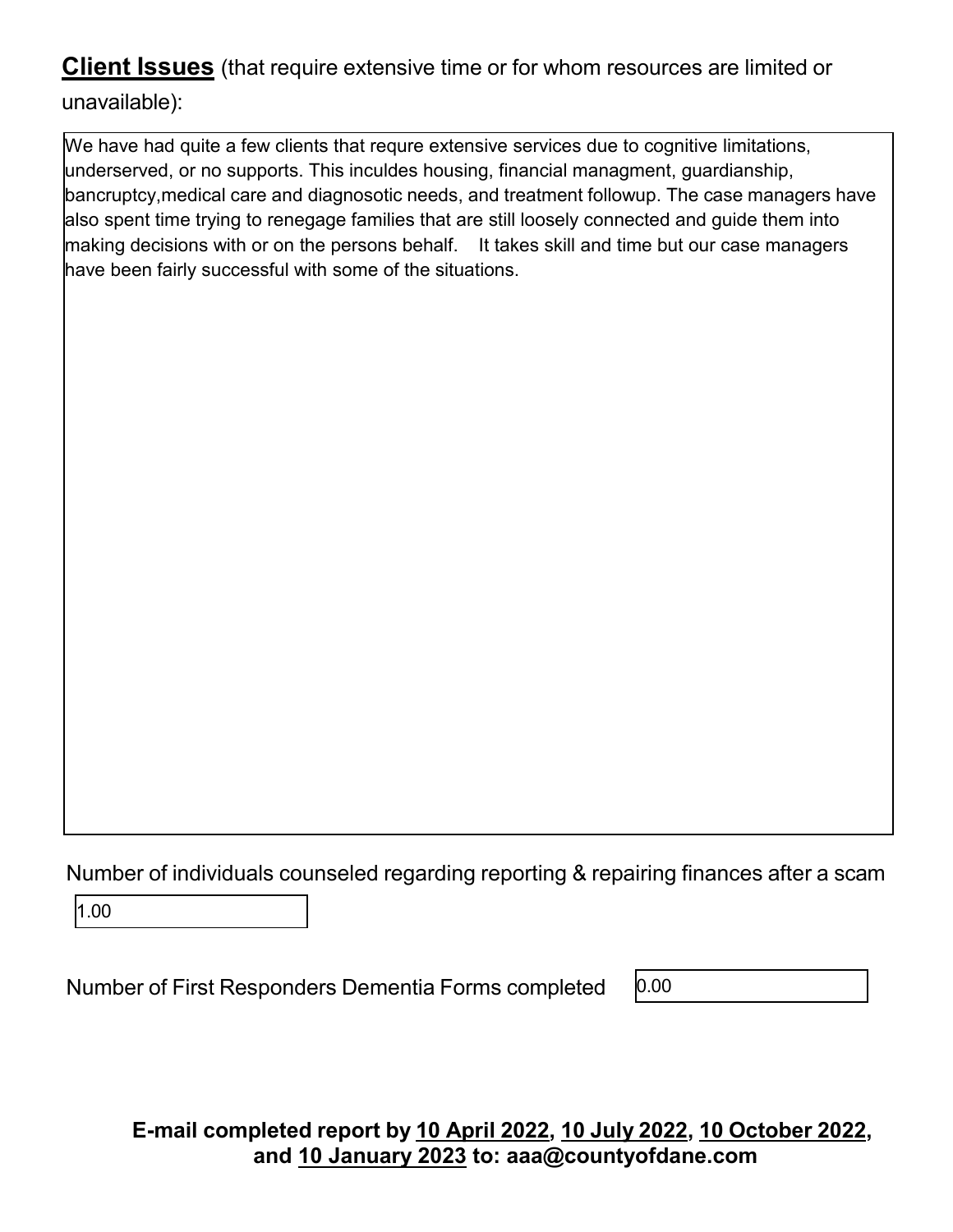Agency Name:

### Middleton Senior Center

Reporting Period:

Quarter 1 (January-March)

Reported by:

Jill Schonenberger & Stacey Baik

Phone & Email:

Jill- [jschonenberger@ci.middleton.wi.us](mailto:jschonenberger@ci.middleton.wi.us) &608-662-7686 [Stacey-sbaik@cityofmiddleton.us](mailto:Stacey-sbaik@cityofmiddleton.us) 608-662-7687

Provide comments on:

#### **Emerging Trends** (in our area during this quarter):

Affordable housing and requests for low income housing continues to be a great need.

There has been an increase in time spent with clients filling out various applications for assistance with rent, energy, food, mortgage, & healthcare costs.

There has been an increase for requests to enroll into the RSVP ride program and other transportation programs.

There continues to be constant requests for DME from clients from our loan closet.

There continues to be an increase in walk-in office visits and phone calls to get resources and information regarding various things.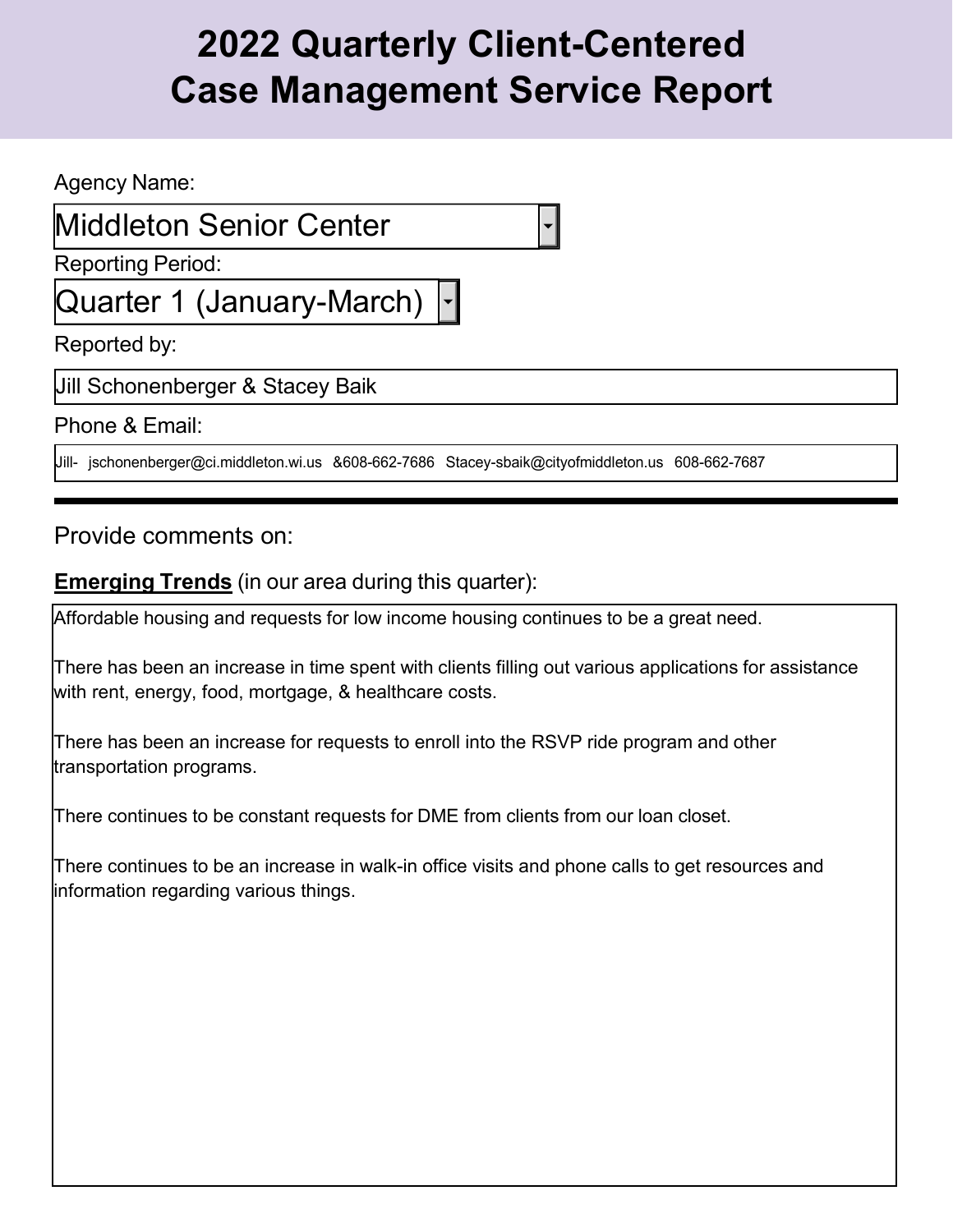There has been in increase in the number of people requesting assistance with applying for food, energy, rent, mortgage, healthcare, and other financial assistance. We have been working with seniors living on a limited budget, and they are struggling to stay within their monthly budget. For a lot of the seniors, rent is a majority of what they spend their budget on. As affordable housing continues to be a challenge, we have been working to apply for programs that may help with manage their monthly budget by requesting financial assistance for rent. In addition to rent assistance, we have helped our seniors apply to other various programs to help alleviate the financial burdens of other living expenses.

Case Manager spent a significant amount of time working on guardianship process for client with significant memory loss and safety concerns. This was a very involved process that lasted over several months requiring time, attention, and advocacy.

Number of individuals counseled regarding reporting & repairing finances after a scam

Number of First Responders Dementia Forms completed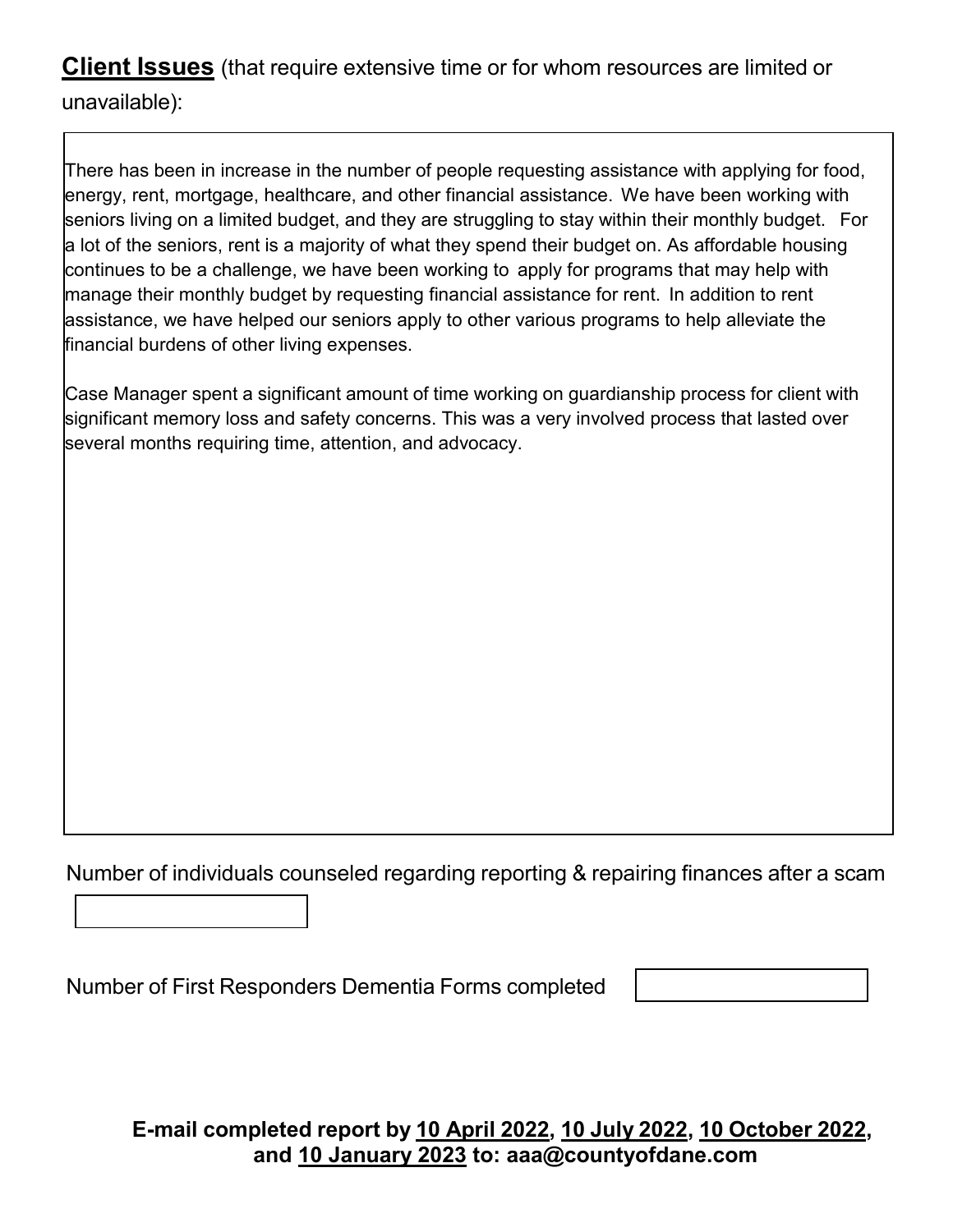Agency Name:

NewBridge Madison

Reporting Period:

Quarter 1 (January-March)

Reported by:

Jennifer Brown and Jodie Castaneda, Case Manager Supervisors

Phone & Email:

608-512-0000; jenniferb@newbridgemadison.org; [jodiec@newbridgemadison.org](mailto:jodiec@newbridgemadison.org)

Provide comments on:

### **Emerging Trends** (in our area during this quarter):

Emerging trends for NewBridge Case Management includes, in order of need, 1) nutritional needs; this includes HDMs (Home Delivered Meals), access to food and Food Bridge requests; 2) Home Chore including both indoor and outdoor needs; 3) assistance with benefits; 4) transportation and 5) housing needs.

INTAKE: During Q1, NewBridge received a total of 382 intake calls/website submissions which includes those needing CM assistance and those just needing resource information only. Out of these 382 calls, 13 were prioritized due to EAN referrals or homelessness. The trends for all of 382 calls includes housing assistance, benefits assistance and home chore needs. Also out of the 382 calls, we had 12 referrals for Bilingual Case Management services. NewBridge continues to utilize a wait list for CM services due to high demand for assistance.

Home delivered meals: during Q1, NewBridge received 79 HDM assessment requests which includes both new assessments and re-assessments.

BILINGUAL CASE MANAGEMENT: Emerging trends specific to BCM include access to housing, home chore needs, nutritional needs and transportation. There are significant barriers for those seeking housing and benefits due to income limitations and lack of appropriate documentation/legal status. Home chore via NewBridge's program is limited by contract to the City of Madison and City of Monona residents so for those BCM clients who are outside of those areas, there is very little resource assistance.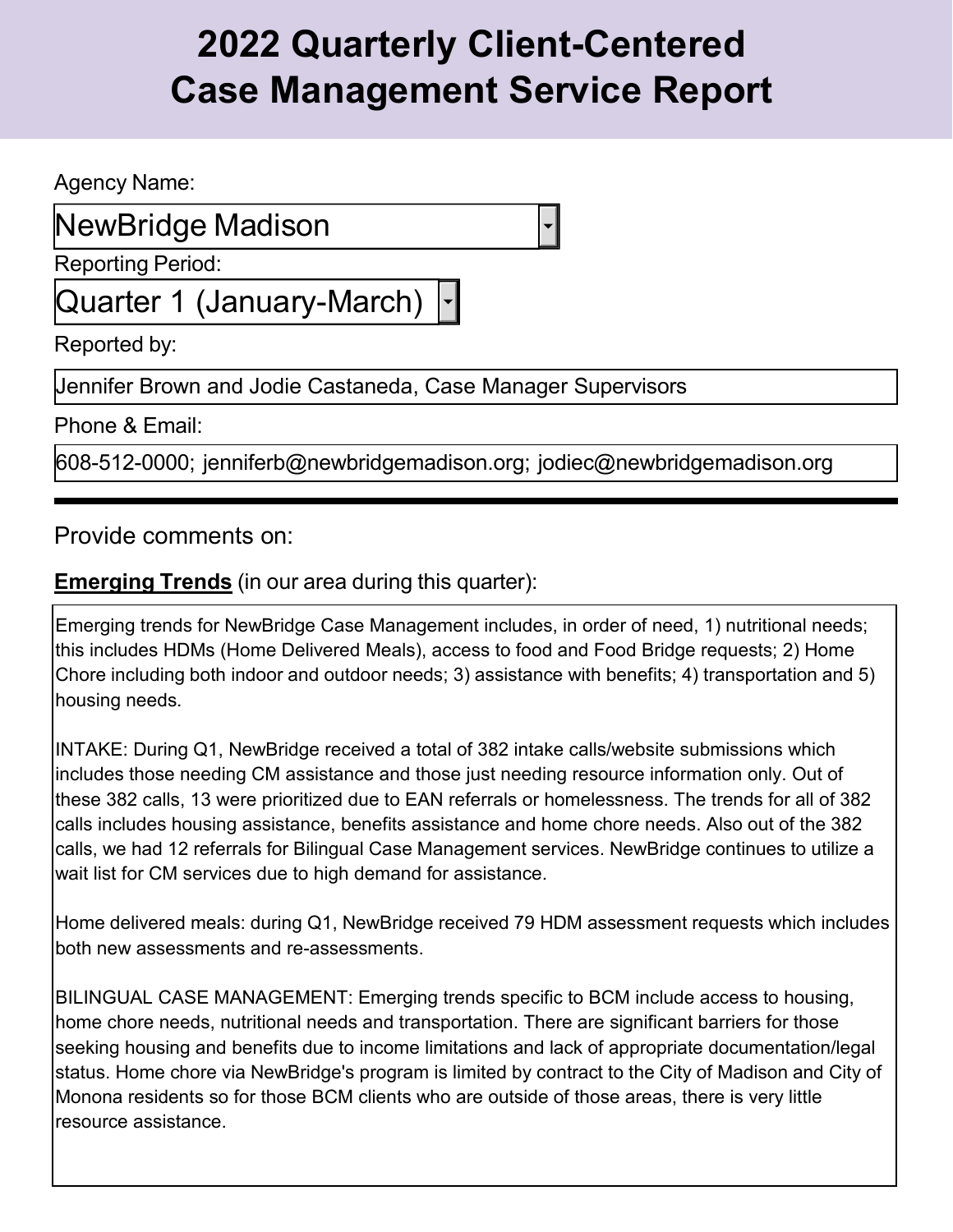unavailable):

GENERAL CASE MANAGEMENT: Issues that require extensive time or are lacking resources: 1. Housing-this continues to be an issue due to limited affordable housing options with many wait lists that can be months or even a year long. Time needed includes CM assistance with applications, housing services, any needed follow up.

2. Home Chore: this includes both indoor and outdoor services.

3. Benefits: CMs continue to assist with SSI/SSDI applications and any needed follow up.

BILINGUAL CASE MANAGEMENT: BCM services take extra time as the CMs often needs to translate mail, documents etc and also be the interpreter on the phone at times. Some BCM clients are also illiterate so the CM needs to read all mail for the client. BCM CMs also are culturally sensitive to the clients so extra time may be needed in order to provide this sensitivity. There are needs of BCM clients that may not have resources (those without legal status for example have difficulty accessing some benefits) so the CM must work extra to find resources for these clients.

Number of individuals counseled regarding reporting & repairing finances after a scam

2.00

Number of First Responders Dementia Forms completed

0.00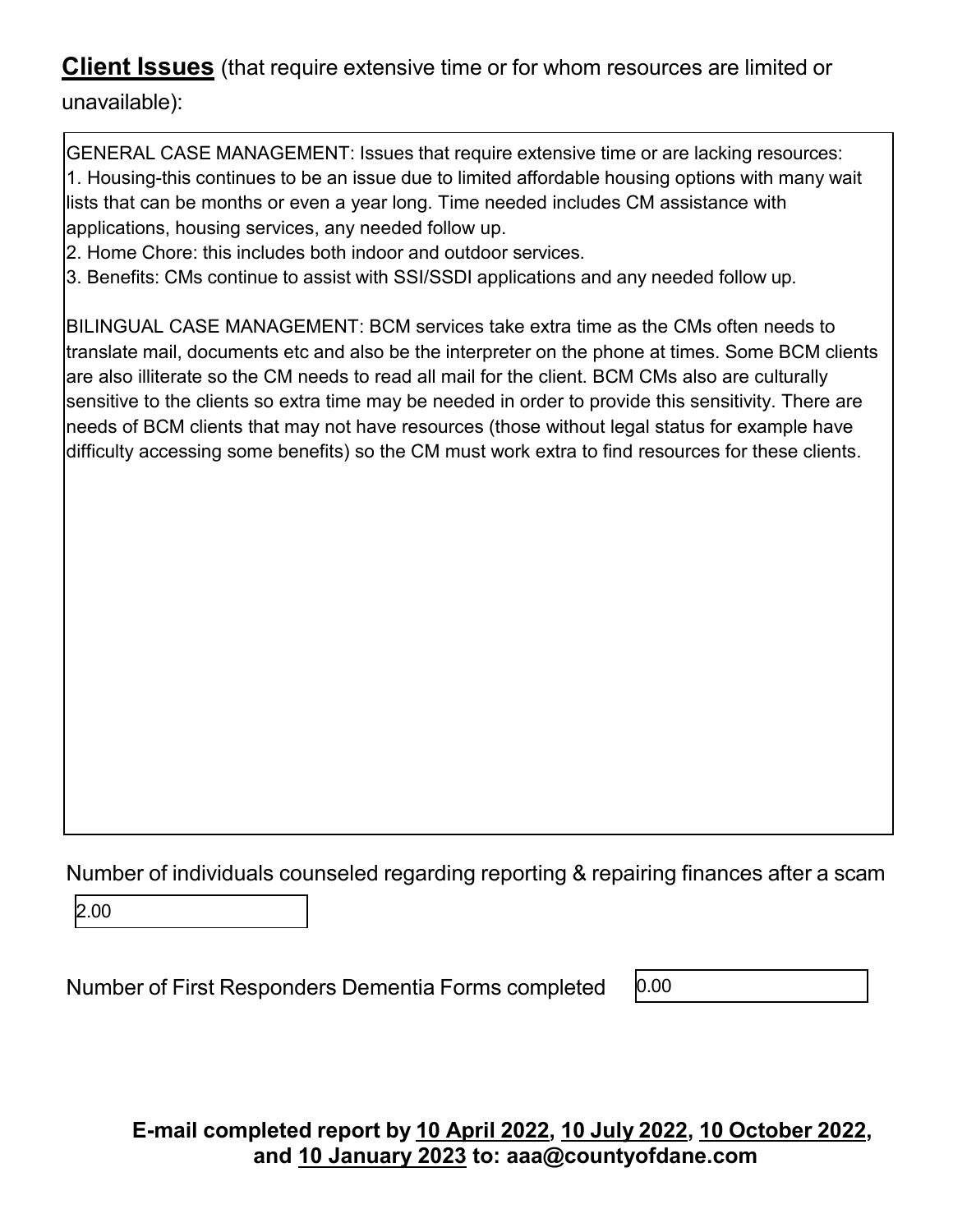#### Agency Name:

### Northwest Dane Senior Services

Reporting Period:

Quarter 1 (January-March)

Reported by:

Vicki Beres, Case Manager

Phone & Email:

608-798-6937 Ext 3, [casemanager@nwdss.org](mailto:casemanager@nwdss.org)

### Provide comments on:

### **Emerging Trends** (in our area during this quarter):

Durable Medical Equipment: increased need for wheelchairs and all equipment types for at home, after surgery recovery. Several community members looking for a place to donate larger items like hospital beds. It's my understanding there is no place in Dane County to upcycle large DME equipment items.

SHIP: counceled individuals this quarter who are turning 65, needing assistance with Medicare enrollments, social security retirement, Part B supplement options, Part D and/or Senior Care.

ESI: completed several energy assistance applications over the phone, paper and online. Challenged with older adults not keeping current social security benefit letters.

Assisted Living & Memory Care: families in need of options counceling regarding loved ones not able to continue to live in their community home or apartment.

SCAMs: saw an increase of grandparent scams and at home COVID testing kits (people calling seniors asking for Medicare number before sending out a kit)

PERS: increase in education of and resource options counceling for life lines (personal emergency response systems).

Meals on Wheels: NWDSS had 12 new home delivered meal clients in Q1

Transportation: we continue to see a shortage of volunteers to deliver meals on wheels as well as RSVP medical escort. NWDSS had 2 new dialysis community members seeking 2+ rides each each week to appointments, which stretched our resources in addition to other medical appointments.

Housing: affordable housing continues to be a struggle for rural older adults not wanting to move into a city.

Homelessness: NWDSS served 3 rural homeless at risk older adults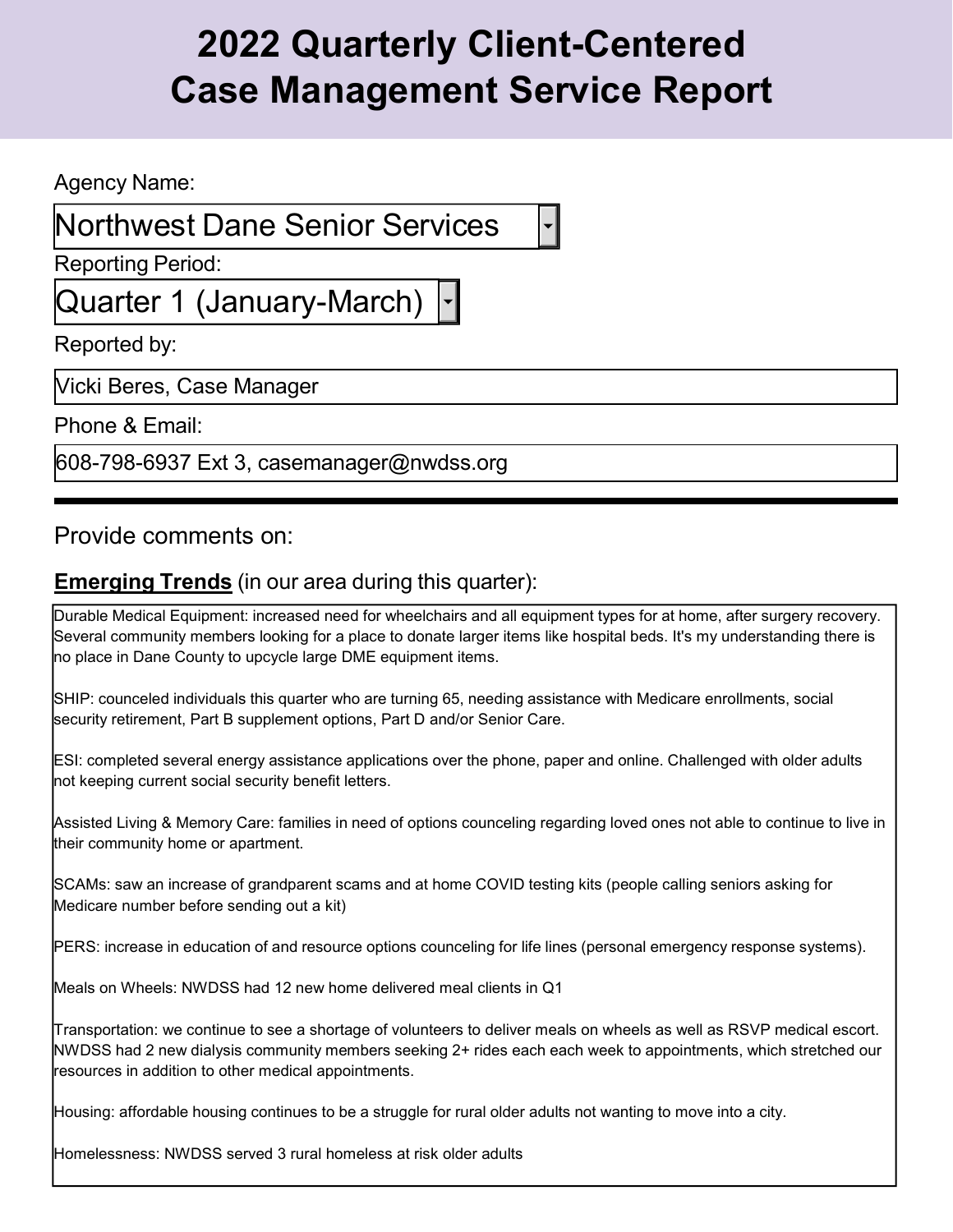Hoarding: currently assisting 2 clients with hoarding issues. NWDSS was sucessful in obtaining EA grant funds to help one client with a positive outcome as the property manager threatened a 5-day quit notice after an inspection. The second older adult at risk had previously received EA funds in the past, therefore is not eligible. This client has Dementia, mental health and various other health concerns. Client does not follow various doctor's advice and increased self-isolation during Q1, leading to worsening conditions. Law enforcement, APS and Crisis have all been involved with no resolution; client refused to leave the home.

Coordination of services for a client who is malnurished, has some early-on set Dementia symptoms and is failing to thrive due to COVID and self-isolation.

Assisting a client with early onset Dementia, loss of driver's license, anxiety and depression required a lot of coordination of services.

SHIP assistance and coordination of services for a rural homeless couple.

Number of individuals counseled regarding reporting & repairing finances after a scam

14.00

Number of First Responders Dementia Forms completed

1.00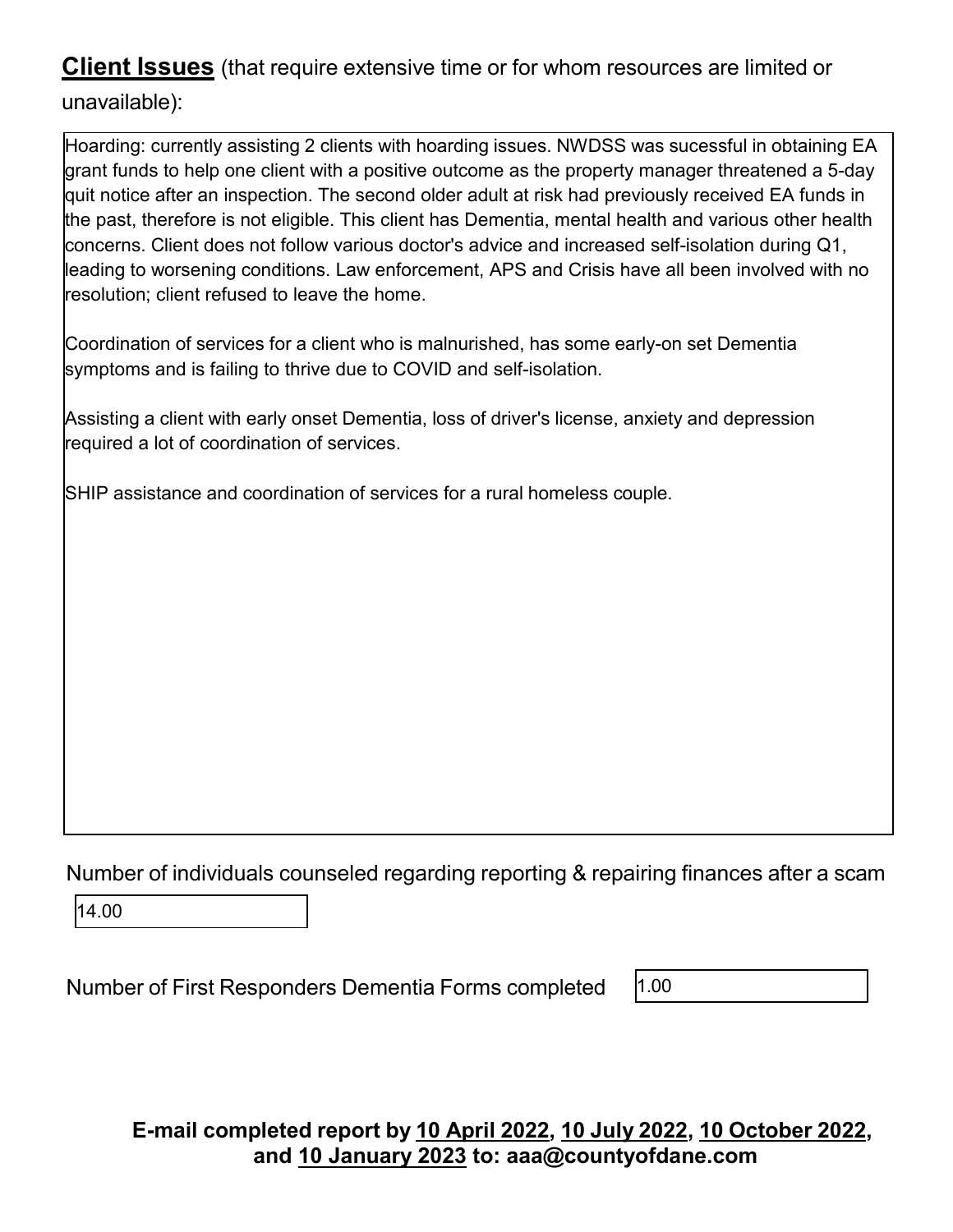Agency Name:

### Oregon Area Senior Center

Reporting Period:

Quarter 1 (January-March)

Reported by:

Carol Bausch and Noriko Stevenson

Phone & Email:

608-935-580;cbausch@vil.oregon.wi.us;nstevenson@vil.oregon.wi.us

Provide comments on:

**Emerging Trends** (in our area during this quarter):

Emerging trends include higher usage of loan closet compared to the last quarter.

Transportation needs increased since Covid restrictions lessened.

Informational assistance related to housing has increased in this quarter due to new senior apartment becoming available in the area in this coming up summer.

Also, the report of scams increased this quarter.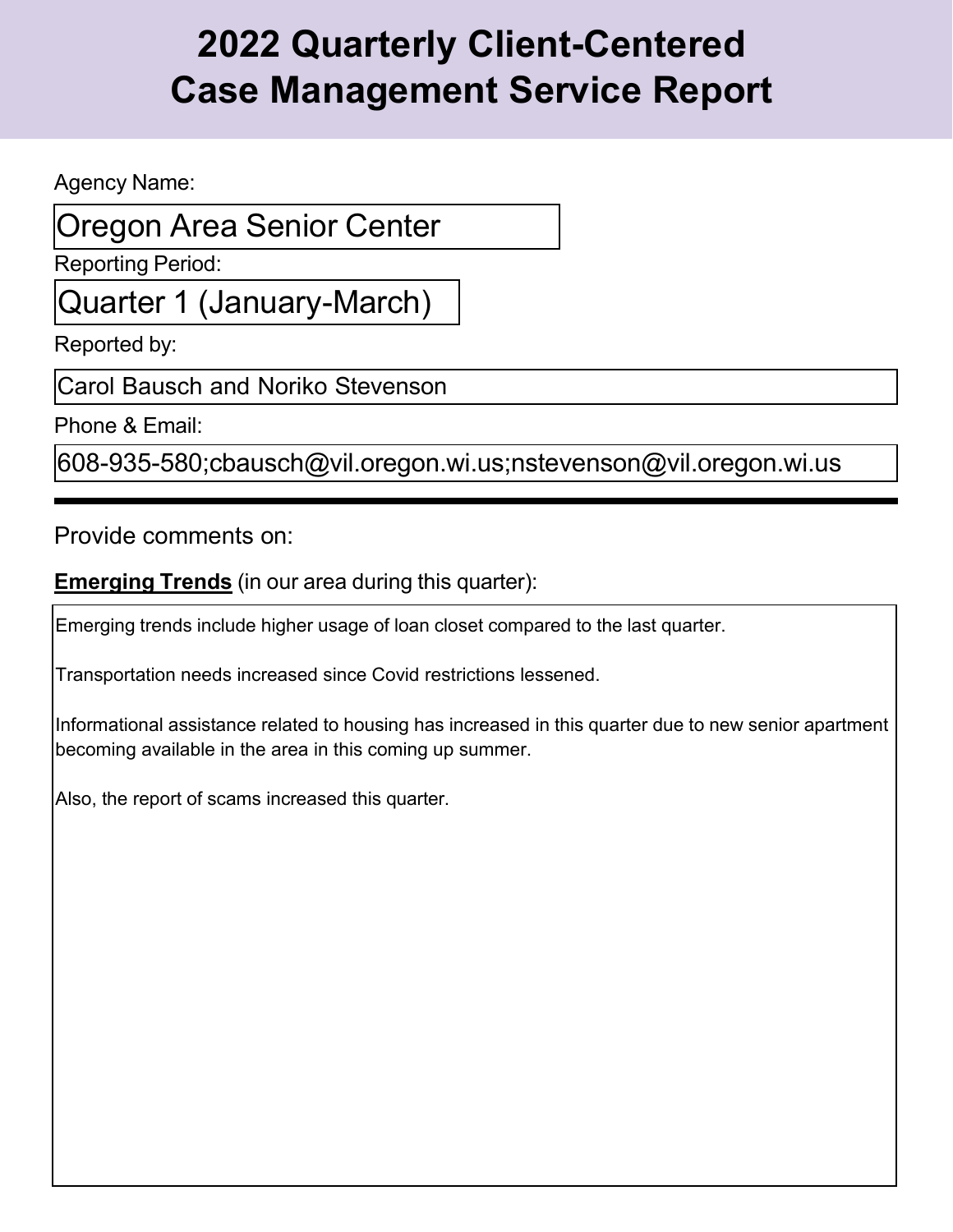Oregon Area Case Managers have spent a significant amount of time providing services related to nutritional support and transportation in this quarter since the Covid restrictions have lessened.

Also case managers spent time making referrals to tax assistance locations.

Number of individuals counseled regarding reporting & repairing finances after a scam

4.00

Number of First Responders Dementia Forms completed

0.00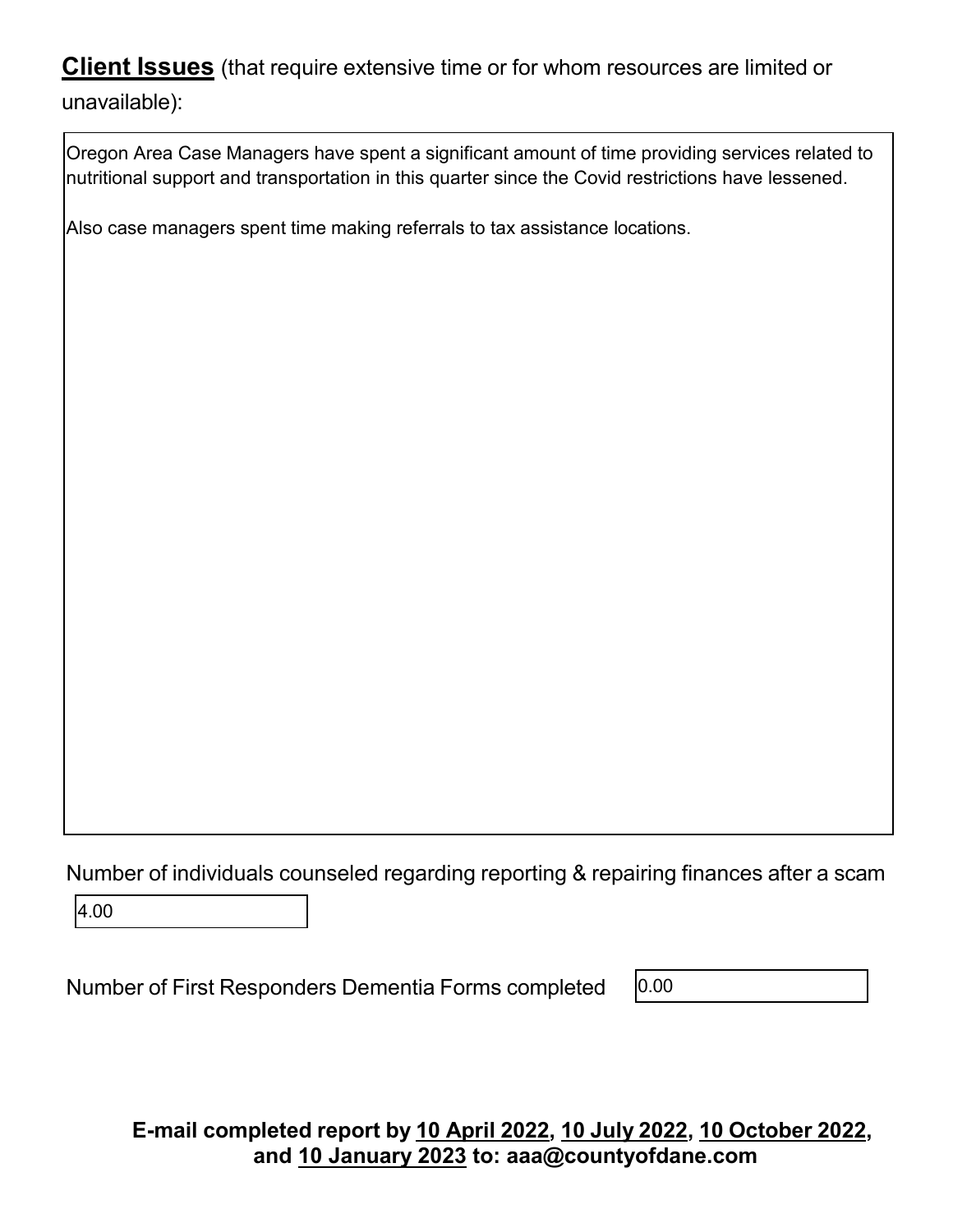Agency Name:

### Stoughton Area Senior Center

Reporting Period:

Quarter 1 (January-March)

Reported by:

Hollee Camacho

Phone & Email:

(608) 873-8585, [hcamacho@ci.stoughton.wi.us](mailto:hcamacho@ci.stoughton.wi.us)

Provide comments on:

**Emerging Trends** (in our area during this quarter):

-Long wait lists for low-income housing -Home health has a wait list and sometimes cannot get in for 2-3 weeks -Lack of assisted living options in Stoughton; and the options available have limited open beds, especially for Medicaid recipients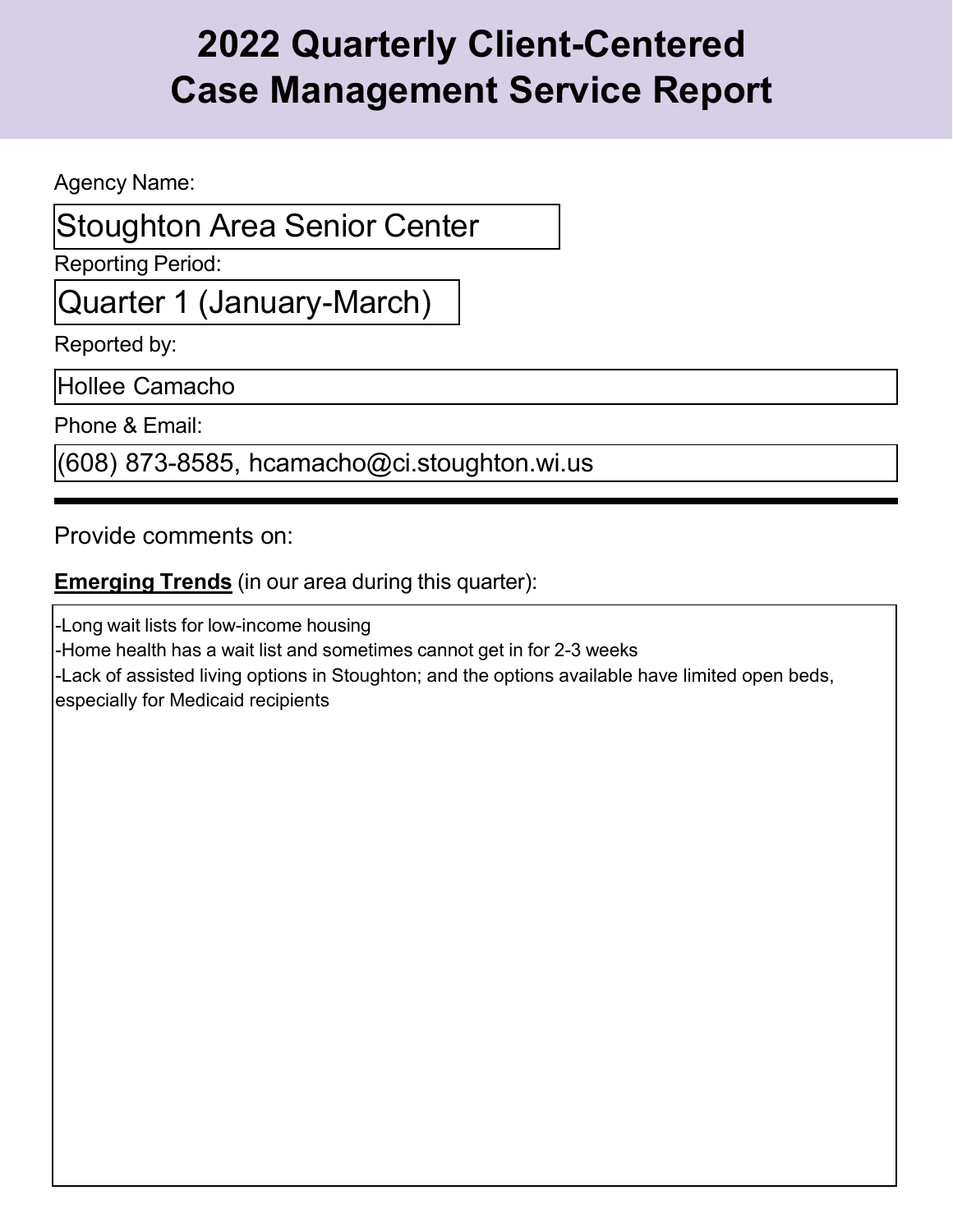unavailable):

| -Clients without family or with family who are not reliable or trustworthy                                                                                                                                                                                                                                                                                  |
|-------------------------------------------------------------------------------------------------------------------------------------------------------------------------------------------------------------------------------------------------------------------------------------------------------------------------------------------------------------|
| -Finding in-home care is difficult; few service agencies have enough staff or staff willing to travel to<br>Stoughton and surrounding townships of our rural service area. This even makes it difficult to refer<br>someone to MyChoice, because we can't be sure they will get the in-home care they need, and at<br>the same time, they lose our service. |
| -Significant demand on staff time due to issues with illiteracy, low vision, cognition/educational<br>barriers.                                                                                                                                                                                                                                             |
| Difficulty in follow-through communications with Social Security.                                                                                                                                                                                                                                                                                           |
| <b>Scam Articles:</b><br>Medicare related scams in January newsletter<br>COVID testing scams in March newsletters<br>1200 copies of the newsletter are printed monthly and they are also available by email and our<br>lwebsite.                                                                                                                            |
| Number of individuals counseled regarding reporting & repairing finances after a scam<br>2.00                                                                                                                                                                                                                                                               |

Number of First Responders Dementia Forms completed

 $3.00$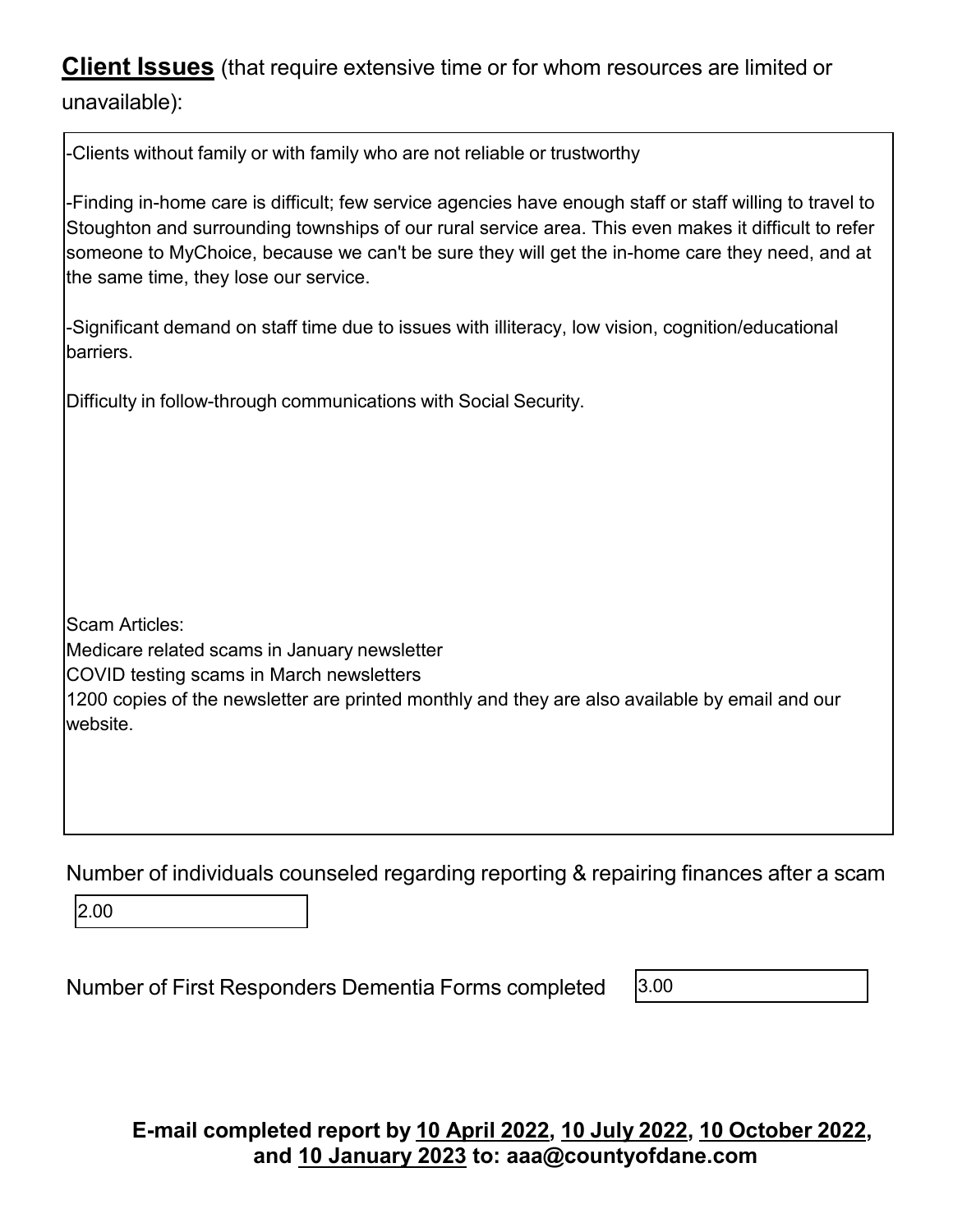Agency Name:

### Sugar River Senior Center

Reporting Period:

Quarter 1 (January-March)

Reported by:

Angie MArkhardt

Phone & Email:

608-424-6007 ext 104 [srseniorcenter@outlook.com](mailto:srseniorcenter@outlook.com)

Provide comments on:

#### **Emerging Trends** (in our area during this quarter):

We have seen many people excited to come back to the Senior center. AS they come back for activities we can see a noticeable decline in health and abilities. The isolation that was imposed by the pandemic is noticeably more than just a social issue. We are seeing many more people who are more frail than previously as well as failing memory in more individuals than pre pandemic.

We have been a littel frustrated with the HDM menu and it's effects on our HDM clients. Understandably with supply chain issues the menus have been the same for the last few months. While we understand the issues facing the caterer we are hearing negative feedback from our consumers as well as lessening days or just taking a break completely. This for us is concerning as we are aware that the HDMs are important to their overall health. We unfortuantely can not always convince people to continue. I know this is not an area that we are able to make changes but it has been an emerging trend here.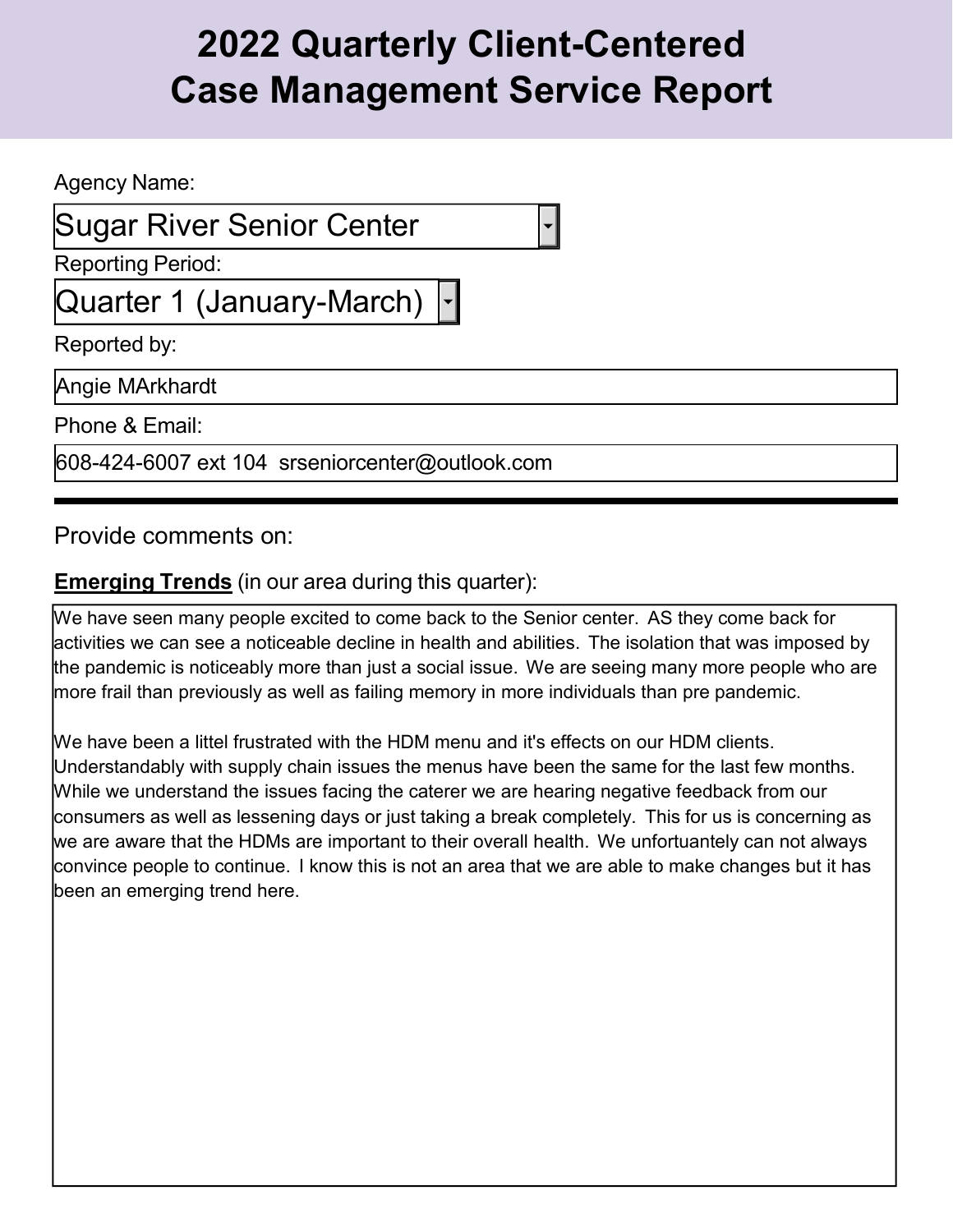Our main issue in the past quarters has been rides. We are finally coming out of that driver drought and are able to find our own RSVP drivers instead of sending clients to Dane Co Transportation. This is a plus.

With the decline that we have seen we have done more consults with clients on assisted living and memory care units.

The main place this quarter that it has been frustrating to find resources for is supportive home care. Providers are not willing to come to Belleville. We had 2 clients that were using Comfort Keepers, one is currently in a rehab unit and the other has gone to an assisted living. I had another client that was on a waiting list with Comfort Keepers and was unable to trasition the care from the client that went off SHC to a new client. This has been an ongoing issue for us.

Number of individuals counseled regarding reporting & repairing finances after a scam

3.00

Number of First Responders Dementia Forms completed

2.00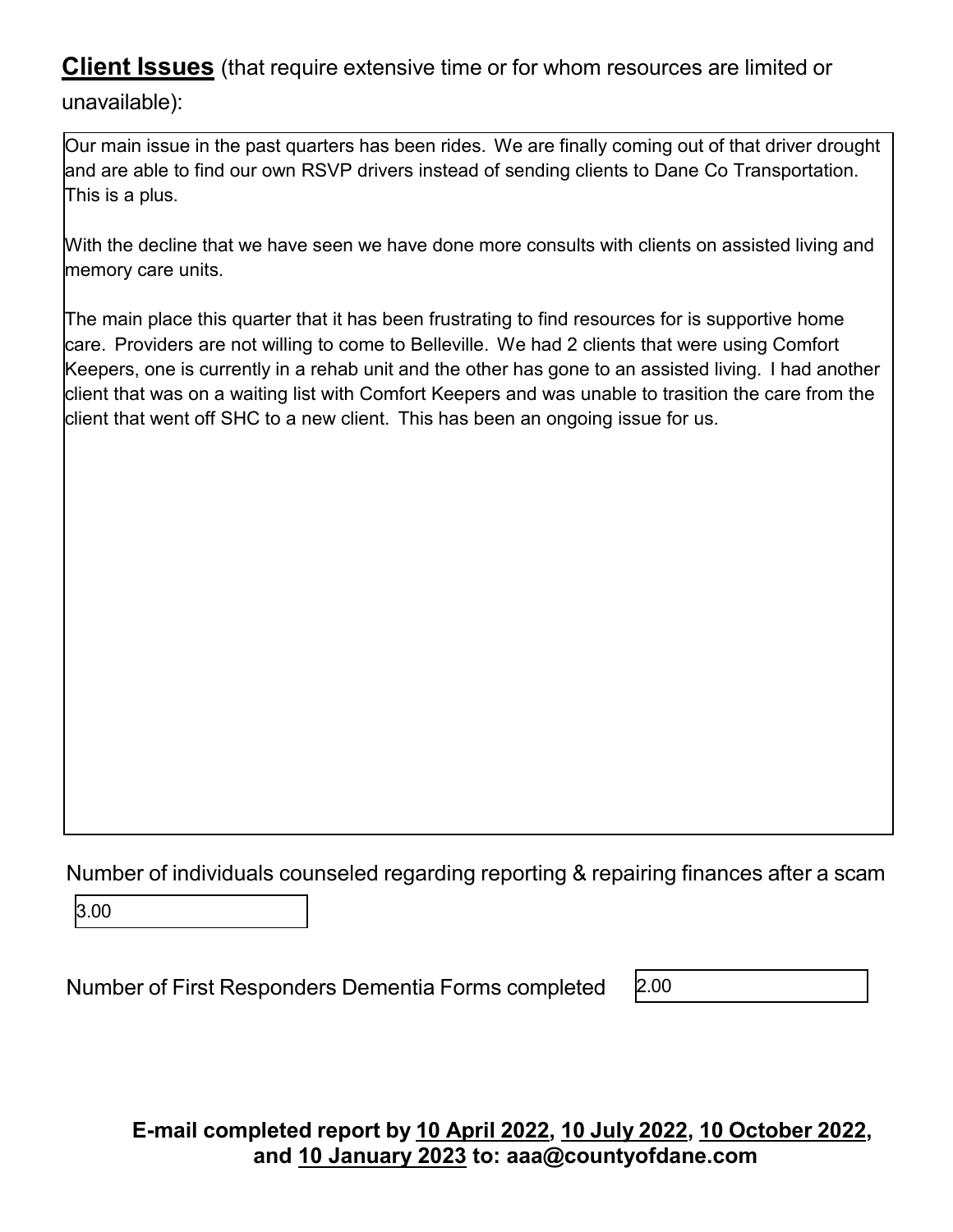Agency Name:

Southwest Dane Senior Outreach

Reporting Period:

Quarter 1 (January-March)

Reported by:

Lynn Forshaug

Phone & Email:

608-437-6902 [swdaneoutreach@mounthorebwi.info](mailto:swdaneoutreach@mounthorebwi.info)

Provide comments on:

### **Emerging Trends** (in our area during this quarter):

We have been working with seniors in applying for Energy Services even into January. This is usually all taken care of by November, but there was some confusion with the program. Some seniors received applications in the mail from Energy Services and some did not. Trying to connect with Energy Services via phone was nearly impossible. We or the seniors would leave messages for this program and we wouldn't hear back for weeks or a month.

We worked with Goodwill Industries to set up free Tax appointments for seniors for February and March. The AARP program did not have volunteers to come out to the Mt. Horeb Senior Center for free tax preparation for the second year in a row. It all worked out well for seniors to come to the Sr. Center to pick up a packet of forms they had to fill out for the Tax Prep. and bring them back on their appointment day. The seniors met with the Tax Preparer and the paperwork was then taken back to Goodwill where it was prepared, reviewed and then picked up a couple of weeks later by the seniors.

Getting seniors adjusted to non-Covid procedures, while trying to keep staff, seniors and volunteers safe during programs and events at our Center with Covid still in our midst!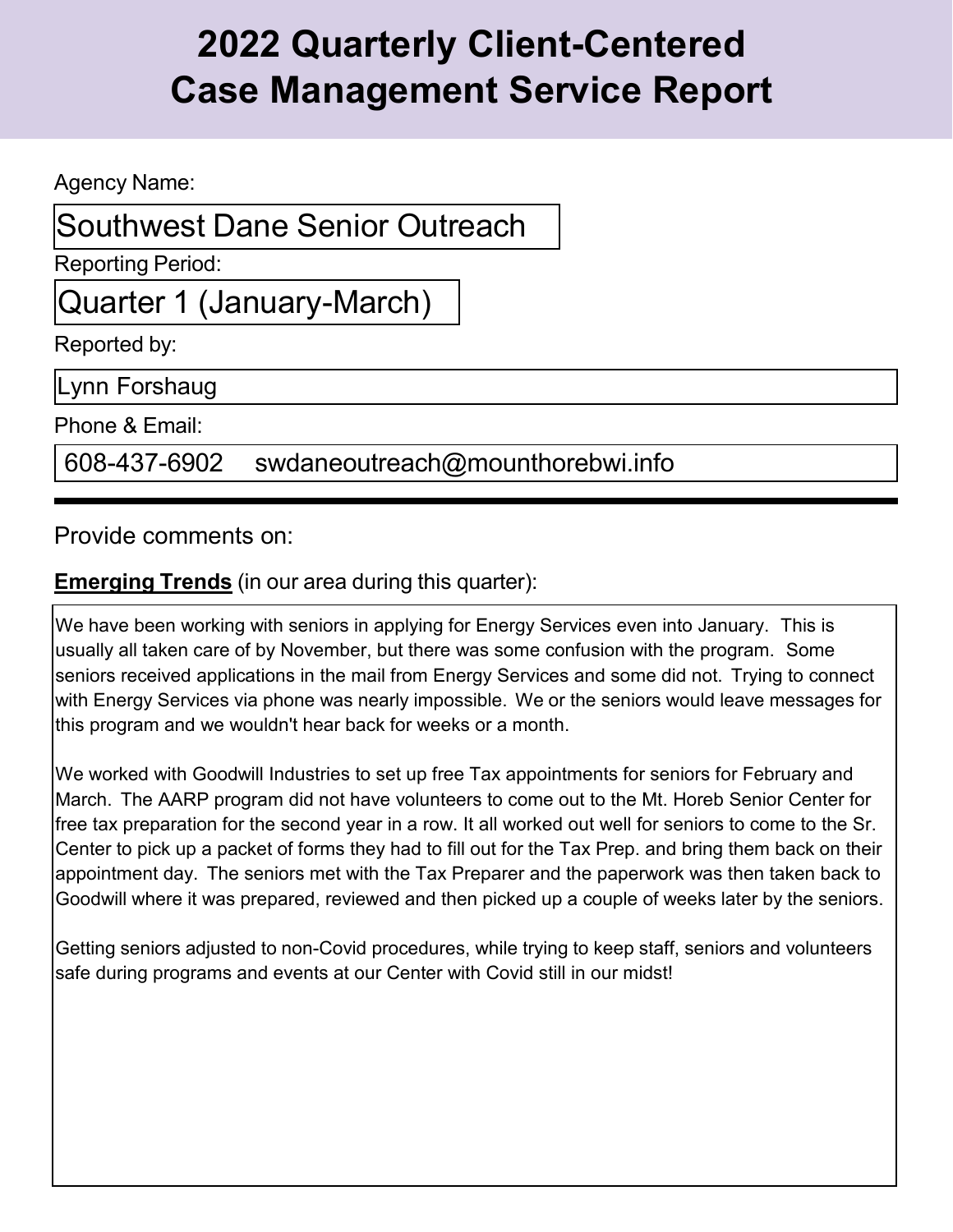Lynn has been working with a senior who is 95, who just found out she has to move out of her duplex of 14 years, by the end of May, 2022. Lynn has taken her to visit two senior housing complexes in Mt.Horeb, since she has no children and isn't driving much anymore. She has also been helping her fill out applications for housing, which is very limited in our Village and Dane County.

Mary Kay (the main Case Manager) and Lynn have been working with a gentleman who is also in need of housing. We helped him apply at Senior Housing in town and after a lot of phone calls and paperwork, he was denied because he owes back rent where he is currently living. Both of these situations have taken a lot of time.

Lynn was working with a gentleman who was applying for Medicare. He was already deemed disabled. This took many calls to Badger Plus, Medicare and some different insurance companies. His wife passed last fall, so he is trying to get all of his affairs in place.

Lynn worked with a senior to renew her Senior Care Prescription Drug Plan and helped in applying for financial help through the UW Financial Assistance Program. An application along with proof of her income (tax forms, bank statement, etc.) has to be sent to the UW Financial Assistance program. Getting these forms for seniors is a big job, but well worth the benefit.

Mary Kay has been busy with seniors in getting the Nutrition Assessments completed with them. New seniors who are starting with congregate or home delivered meals have to fill out a nutrition assessment. The Home-delivered meal assessment can take about an hour to complete with a senior.

Mary Kay has also been working with two seniors to help them reapply for financial assistance through the UW Financial Assistance Program.

Mary Kay is working with a gentleman via the phone more, whose health is deteriorating slowly. He is spending more time at home and less time at the Sr. Center, but needs help in paying some of his bills, etc.

Number of individuals counseled regarding reporting & repairing finances after a scam

Number of First Responders Dementia Forms completed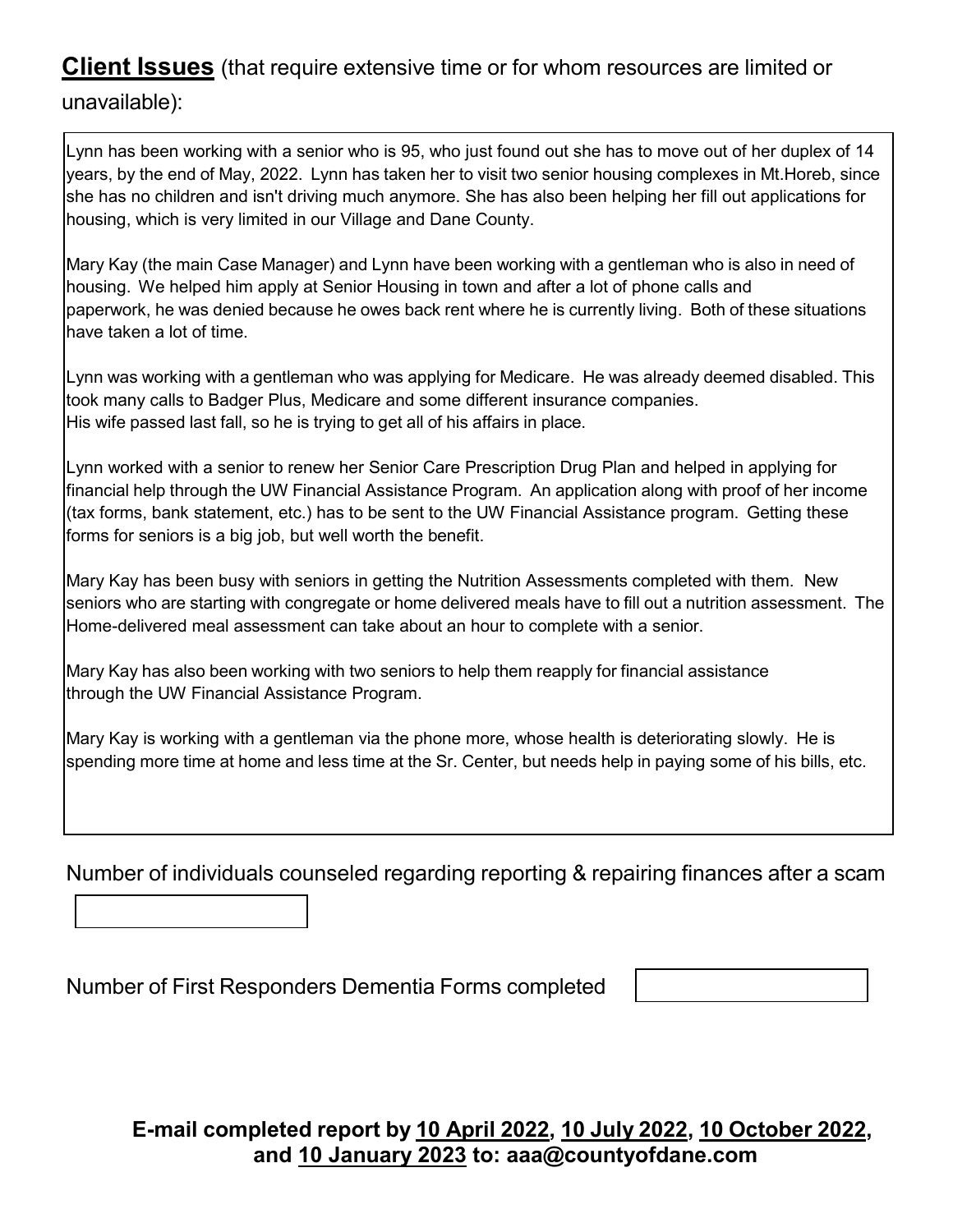#### Agency Name:

### Waunakee Senior Center

Reporting Period:

Quarter 1 (January-March)

Reported by:

Candice Duffek & Melissa Woznick

Phone & Email:

608-850-5877 [cduffek@waunakee.com](mailto:cduffek@waunakee.com)

### Provide comments on:

### **Emerging Trends** (in our area during this quarter):

The most provided information/resources was for assisted living options, caregiver resources, cleaning services, CORE, energy assistance, grocery delivery services, home care agency options, homestead taxes, senior housing, transportation resources, senior center activities, snow removal options, turning 65, and the Waunakee Food Pantry.

Resource inquiries that are lacking for options to share:

1. In-home hair care services. This request is due to clients not being able to drive any longer or for health reasons.

2. Affordable cleaners. Many cleaning agencies are quoting people prices in the \$200 per visit range.

#### COVID-19

\*January we had several people who were either diagnosed with COVID or in contact with a family member who was diagnosed. This included clients who attend Senior Center for lunch and activities. Case Managers assisted with having them switched to Meals on Wheels for a short time. This entailed contacts with the clients, family members, and Nutrition Site Manager. \*continue to assist RSVP riders with obtaining COVID-19 proof of vaccination so they can utilize the RSVP transportation program. \*We made referrals for the AMI Homebound COVID-19 boosters. Calling the ADRC with the client, providing information on when they had their 1st and 2nd dose, and being in-touch with the client on when AMI schedules the vaccine in their home.

Homestead Credit & Tax Appointments - The first couple of weeks of January are busy with clients wanting to make their tax appointments and needing assistance obtaining their Rent Certificates for Homestead Tax Credit. February and March we are busy reminding clients of their tax appointments, meeting with clients prior to their appointments to help them gather necessary tax documents and assist with completing their tax paperwork.

Medicare Part D - Even though Medicare Part D Open Enrollment ended 12/7/22, we received several Medicare Part D follow up calls in January. People having questions about their plans, billing, medication costs. We also had several Senior Care Rewnewals this past quarter.

Meals on Wheelss continues to be one of the most requested services. This past quarter, we had numerous Meas on Wheels clients who canceled permantly due to moving to an Assisted living or had died.

We have made several referrals to the AAA Dane County's Elder Benefits Specialists Welcome to Medicare Seminars and the Free Legal Services Clinics.